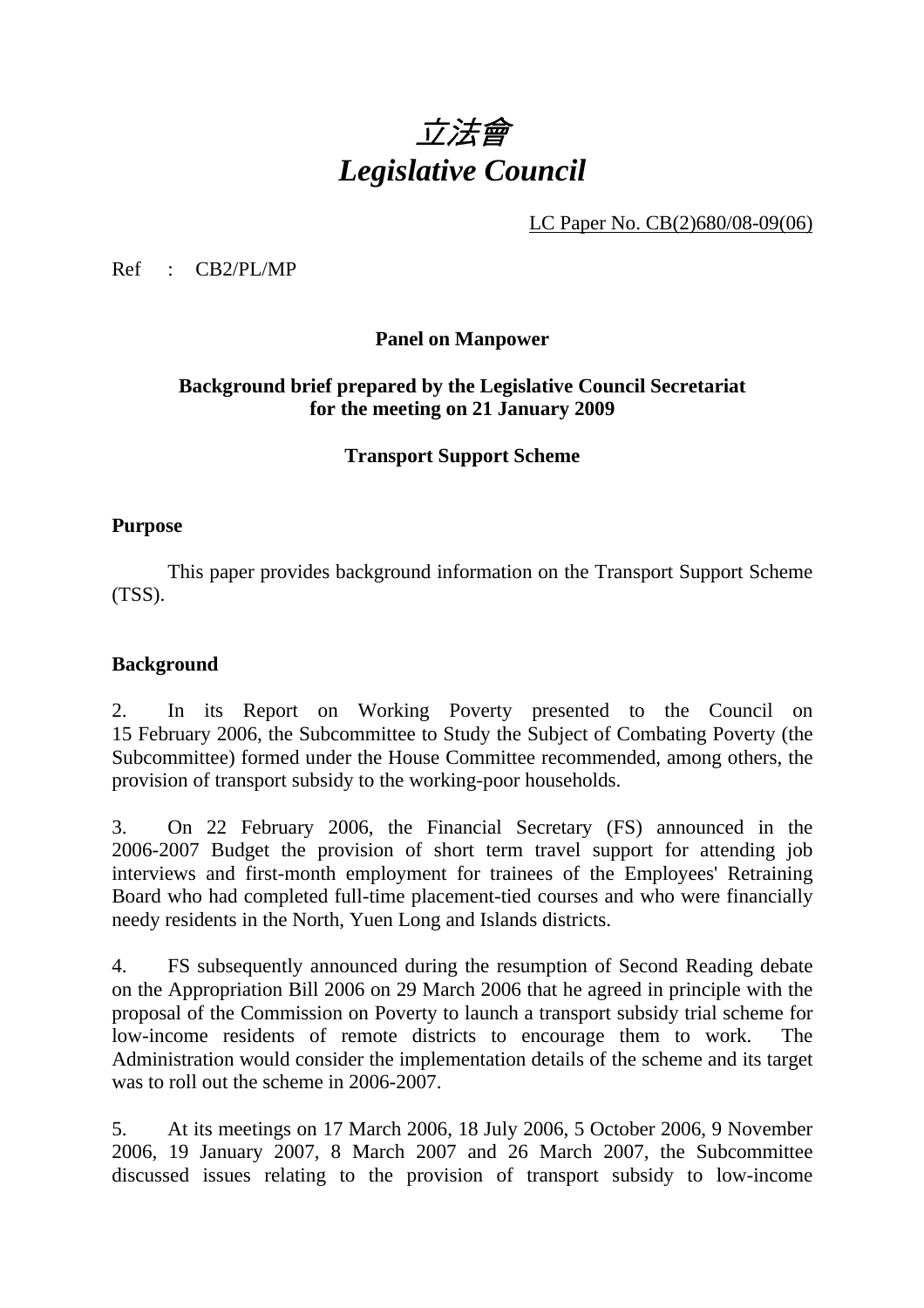employees living in remote areas. The Administration advised that a pilot TSS would be launched to assist those who were needy to work across districts.

# **Launching of TSS on a pilot basis**

6. TSS was launched on 25 June 2007 on a one-year pilot basis as one of the poverty alleviation measures to provide time-limited transport subsidy to needy job-seekers and low-income employees living in four designated remote districts, namely, Yuen Long, Tuen Mun, North and Islands districts, to find jobs and work across districts. Under TSS, two types of allowances were made available to eligible applicants, namely, a Job Search Allowance of up to \$600 and a Cross-district Transport Allowance of \$600 per month for a period of up to six months. TSS was originally scheduled to be reviewed in June 2008.

7. In response to requests from the community for relaxation of the eligibility criteria under TSS and to allow more needy people to benefit from TSS, the Administration advanced and completed the review of TSS in February 2008. After the review, the Administration considered that the objective of TSS should remain unchanged. Nevertheless, to better achieve this purpose, the eligibility criteria of applicants and the duration of allowance could be suitably relaxed.

# **Relaxations under TSS**

8. At its meeting on 20 March 2008, the Panel on Manpower was briefed on the Administration's proposed relaxations under TSS. Members were informed that -

- (a) the Administration proposed to raise the ceiling on monthly income from \$5,600 to \$6,500, which was 65% of the median income and covered 26% of employees in the four designated districts. As at the end of March 2008, 142 applicants were rejected under the pilot TSS. The applications were rejected mainly because the applicants' monthly income exceeded the income ceiling. There were strong demands for raising the income ceiling so that those earning slightly more than this amount would also benefit from TSS to help them develop and consolidate a work habit;
- (b) to encourage residents in the four designated districts to work, the Administration proposed to relax the cross-district working requirement under TSS, given that the four districts were large and intra-district travels could also entail a relatively high transport cost. As long as fee-paying home-to-work commuting was needed, an applicant would be eligible for transport allowance regardless of whether he/she worked within or across districts; and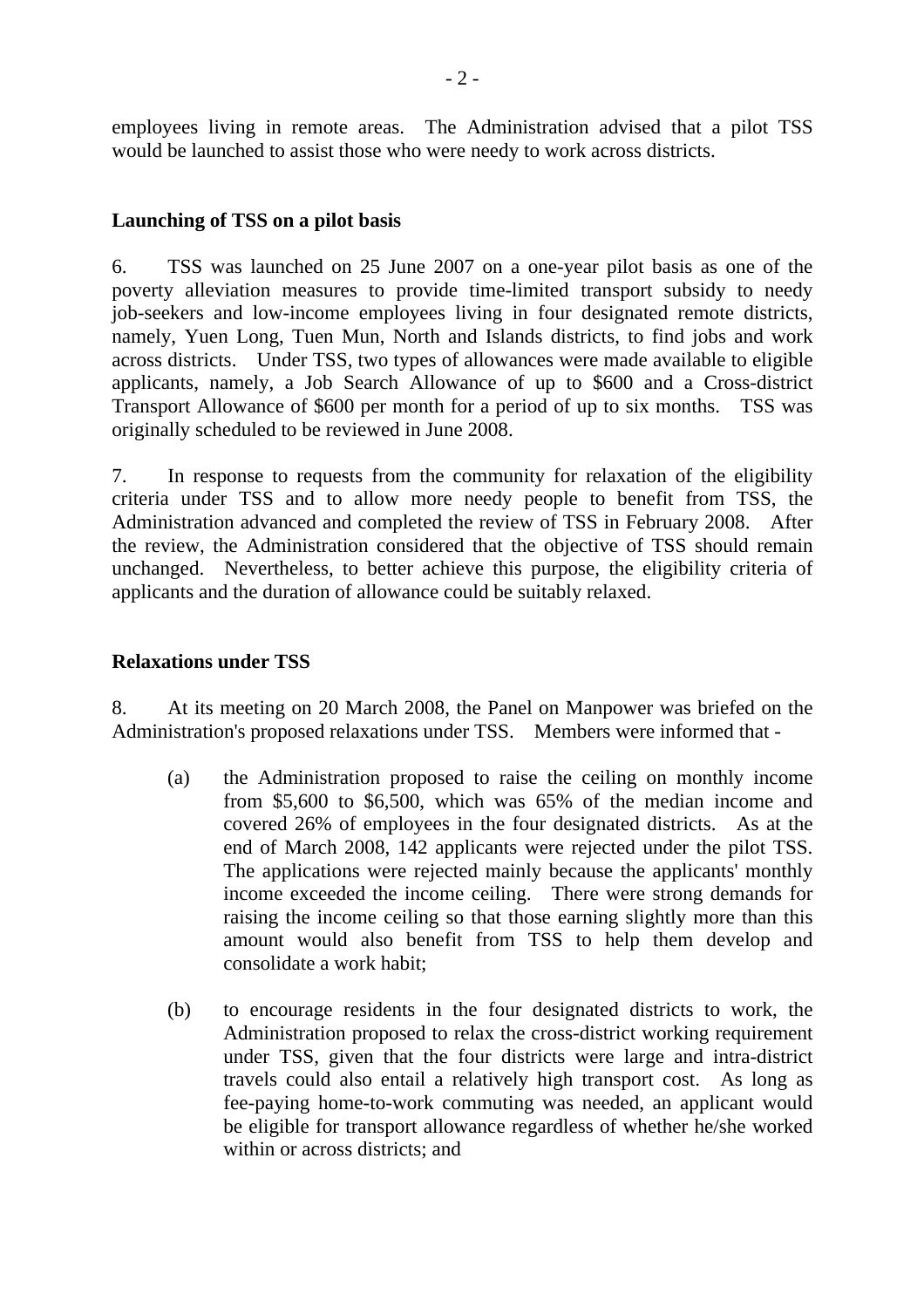(c) the Administration also proposed to extend the duration of the subsidy period from six months to 12 months to help develop and consolidate a work habit among the target beneficiaries.

9. While welcoming the Administration's proposed relaxations, members suggested that the personal asset limit requirement should be removed and TSS should be extended to assist all low-income workers living in the non-designated districts. Members also urged the Administration to further relax TSS to operate on a long-term basis in order to provide assistance to all low-income workers.

10. The Administration explained that since the original policy intent of TSS was to provide a time-limited incentive to needy job-seekers and low-income workers living in designated remote districts, it was necessary to maintain a personal asset limit and a territorial coverage. However, having taken into consideration members' views, the Administration proposed to relax TSS to cover intra-district travels and extend the duration of transport allowance to 12 months. The Administration would consider reviewing the requirements one year after the implementation of the proposed relaxations.

11. On 2 July 2008, the Labour Department (LD) implemented a number of relaxation measures under TSS, including -

- (a) raising the monthly income ceiling from \$5,600 to \$6,500;
- (b) allowing eligible people working and living in the same district to apply for allowances, so long as fee-paying home-to-work commuting was needed; and
- (c) extending the duration of the subsidy period from six to 12 months.

12. The Administration advised that under the relaxed TSS, eligible applicants would be allowed to claim an On-the-job Transport Allowance of \$600 per month for up to 12 months and a Job Search Allowance of up to \$600 on a reimbursement basis. These allowances were not intended to cover all transport costs incurred in job-seeking and work, but to provide an incentive to eligible applicants to find jobs and remain in employment.

13. According to information provided by the Administration, 12 605 applications for transport subsidy were received between 2 July 2008 and the end of September 2008. Of these, 12 376 applications were approved, 105 applications were refused, 32 applications were withdrawn, and the remaining 92 applications were under processing as at the end of September 2008. Of the approved applicants, 8 470 had submitted claims. The total amount of allowances paid under the pilot TSS and relaxed TSS stood at about \$29.7 million in late October 2008.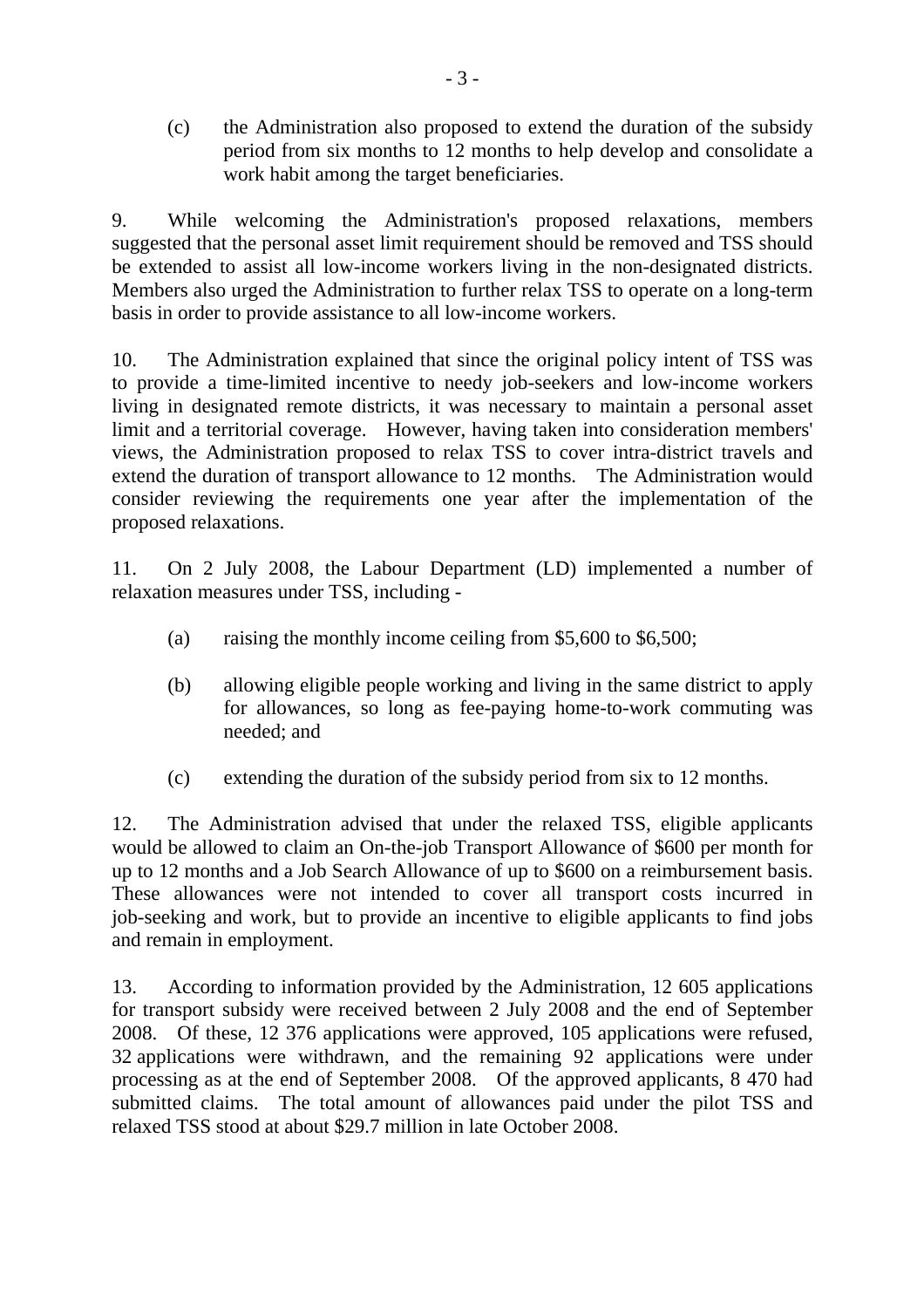14. The Administration advised that LD would continue to promote TSS through various means, including -

- (a) distributing leaflets and posters to stakeholders;
- (b) arranging outdoor advertisements, such as posters on trains and buses, roadside banners and wall banners; and
- (c) staging roving exhibitions in designated remote districts.

15. The Administration also advised that LD would continue to monitor the implementation of the relaxed TSS and, if necessary, undertake a review one year after its implementation.

#### **Relevant papers**

16. A list of relevant papers which are available on the Legislative Council website is in the **Appendix**.

Council Business Division 2 Legislative Council Secretariat 15 January 2009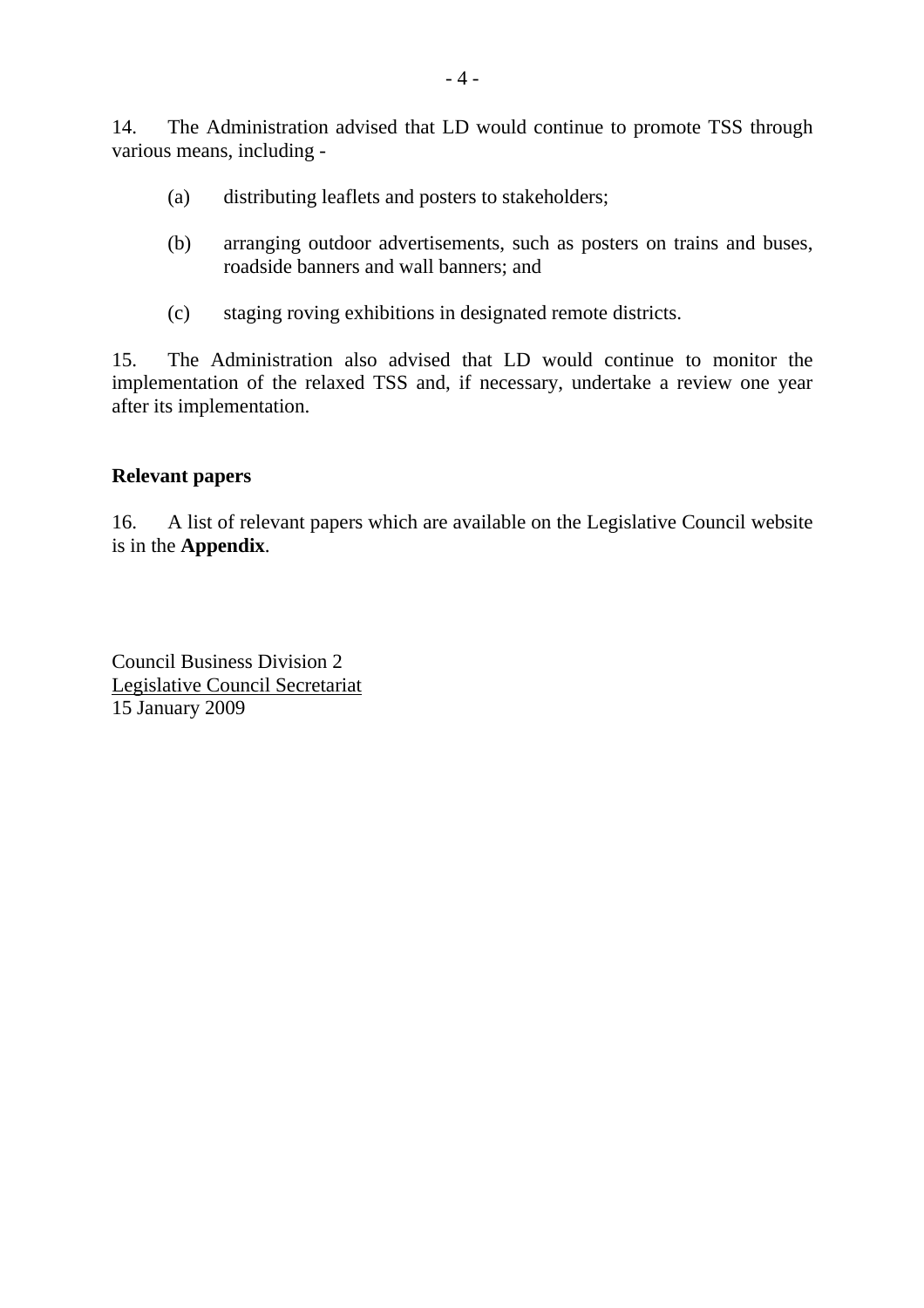# **Appendix**

#### **List of relevant papers on Transport Support Scheme**

#### Minutes

- (a) minutes of meeting of the Subcommittee to Study the Subject of Combating Poverty on 17 March 2006 [LC Paper No. CB(2)2822/05-06];
- (b) minutes of meeting of the Subcommittee to Study the Subject of Combating Poverty on 18 July 2006 [LC Paper No. CB(2)394/06-07];
- (c) minutes of meeting of the Subcommittee to Study the Subject of Combating Poverty on 5 October 2006 [LC Paper No. CB(2)506/06-07];
- (d) minutes of meeting of the Subcommittee to Study the Subject of Combating Poverty on 9 November 2006 [LC Paper No. CB(2)806/06-07];
- (e) minutes of meeting of the Subcommittee to Study the Subject of Combating Poverty on 19 January 2007 [LC Paper No. CB(2)1109/06-07];
- (f) minutes of meeting of the Subcommittee to Study the Subject of Combating Poverty on 8 March 2007 [LC Paper No. CB(2)1645/06-07];
- (g) minutes of meeting of the Subcommittee to Study the Subject of Combating Poverty on 26 March 2007 [LC Paper No. CB(2)1769/06-07];
- (h) minutes of meeting of the Panel on Manpower on 20 March 2008 [LC Paper No. CB(2)1663/07-08];

#### **Papers**

- (i) Report on Working Poverty by the Subcommittee to Study the Subject of Combating Poverty [LC Paper No. CB(2)1002/05-06];
- (j) Administration's paper entitled "Proposed Relaxations under the Transport Support Scheme" for the meeting of the Panel on Manpower on 20 March 2008 [LC Paper No. CB(2)1353/07-08(03)]; and